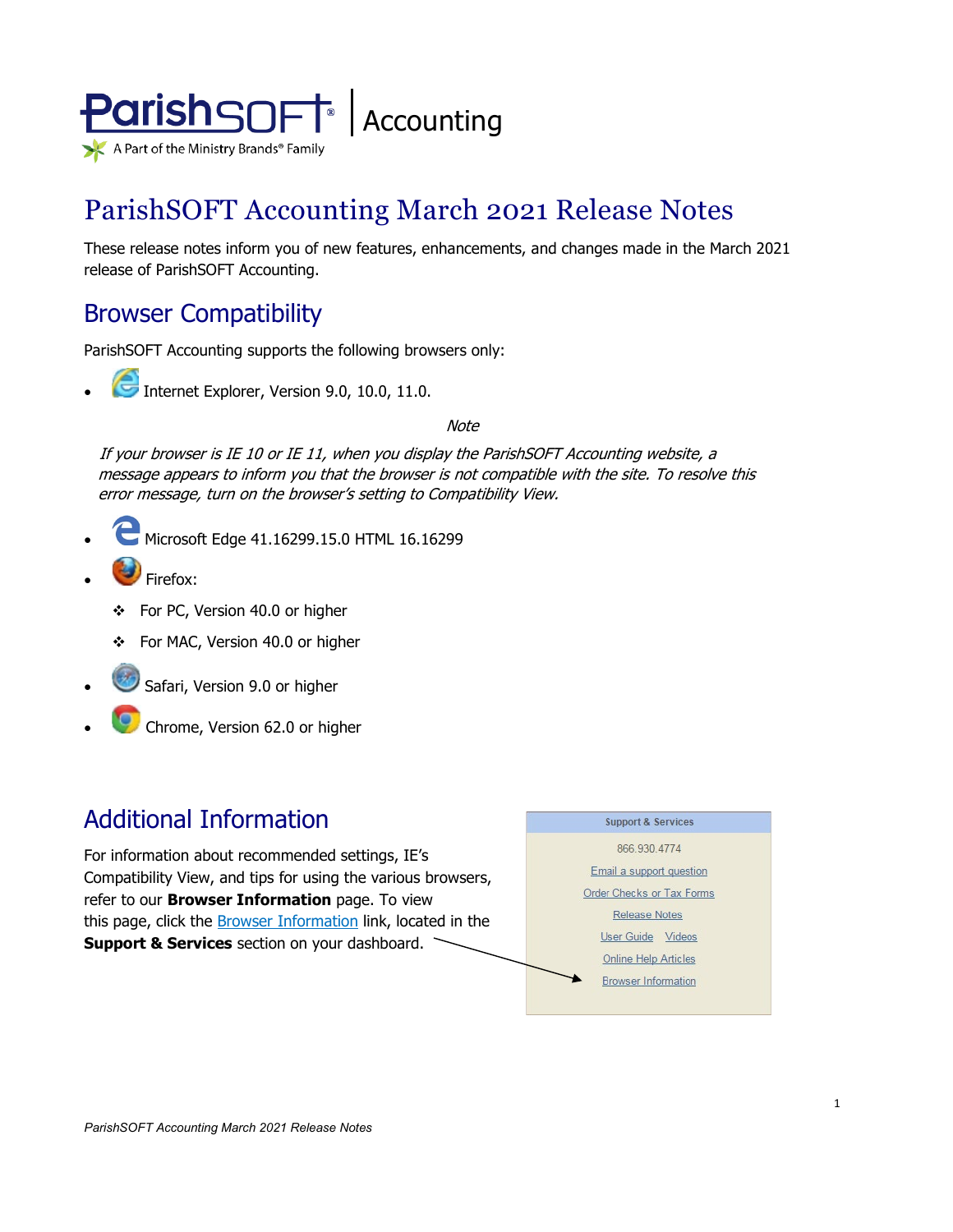# What's New

# <span id="page-1-0"></span>Attaching Documents to Your ParishSOFT Accounting Records

No more stacks of paper and file folders overflowing with statements, bills and purchase receipts, estimates, contracts, invoices, tax documents, and bank reconciliations. And no more time wasted looking for lost receipts! You can now import documents containing necessary backup paperwork and attach them to related records in your ParishSOFT Accounting system. After attaching a document, you and others (with the appropriate permissions) can instantly locate and view it. And, it is now safely stored online, so you get rid of those piles of paper and never worry about a lost receipt again.

# Attachment File Types

ParishSOFT Accounting lets you use any file type as an attachment. The more commonly used document file types include but are not limited to: .doc and .docx, .pdf, .txt, .xls and .xlsx, and .csv. You can also import scanned images and photos of the following type: .gif, .jpg, .tiff, .bmp, and .png, to name a few.

# Before You Begin

Before starting, put the files on your computer and know where they are located.

# Adding an Attachment

The types of records you can add an attachment to are listed below:

- Ledger & Payables: **Accounts**, **Bills**, **Checks**, **Deposits**, **Credit Cards**, **Journal Entries**, and **Vendors**
- Payroll: **Employees**
- Fixed Assets: **Assets**
- Purchase Order: **Purchase Orders**
- Accounts Receivable: **Invoices**, **Credits**, **Payments**, and **Customers**

#### Follow these steps:

- 1. Open the module. Open the desired page.
- 2. Find an existing record or create a new one.
- 3. To attach a file, complete the following:

#### **Notes**

The location of the **Attachments** button varies depending on record type. You can find this button either at the top or bottom of a record.

If you are creating a new record, the Attachments button is not available until the record is saved.

a) Click **Attachments**.

The attachment page for the transaction is displayed.

b) Click  $\lfloor$  Choose File  $\rfloor$ . Then, follow your browser's procedure for uploading a file.

The name of the uploaded file is displayed to the right of the **Choose File** button.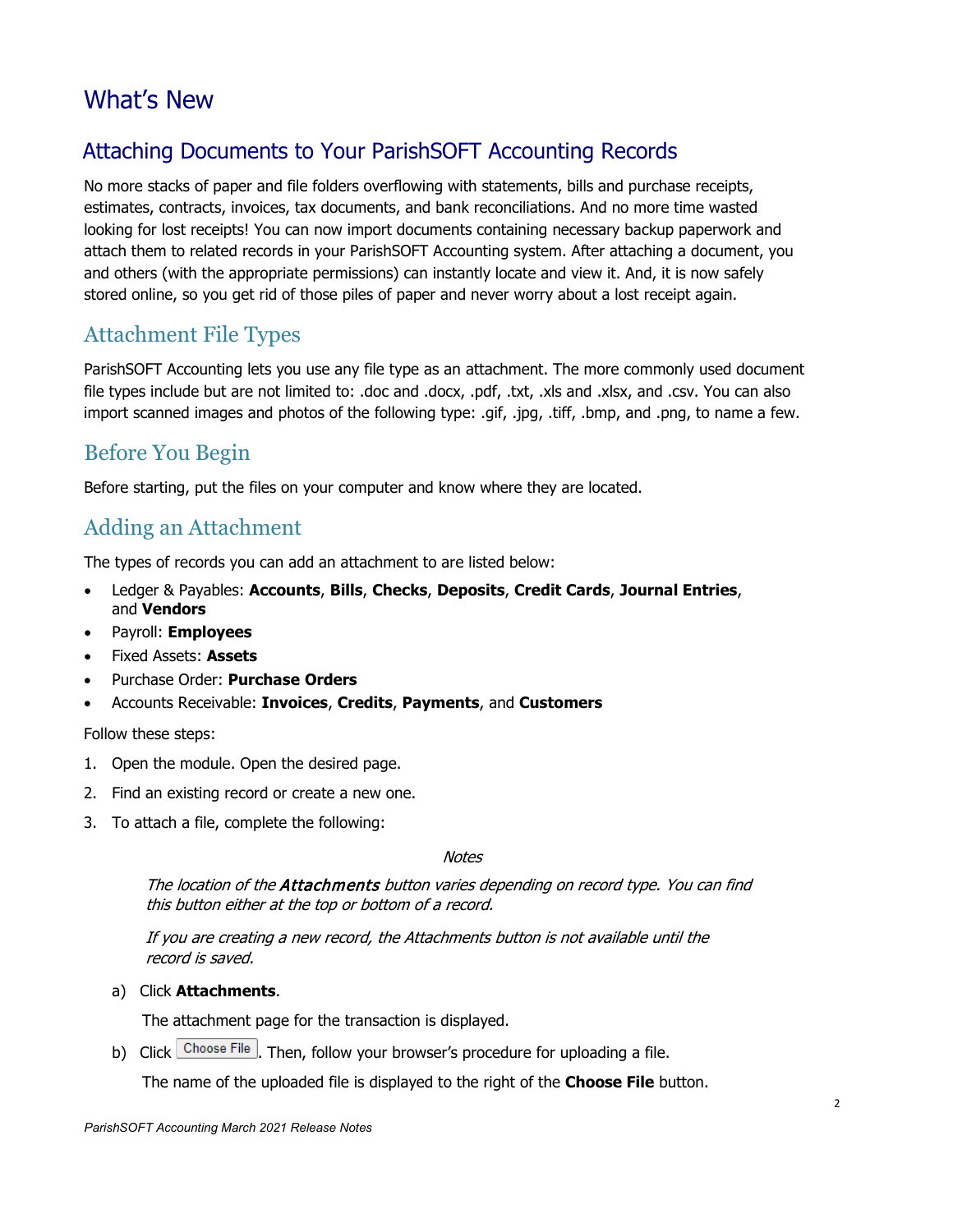c) Click Import

The file is now attached to the record and stored in the ParishSOFT Accounting system. The name of the file appears in the **View/Delete Attachments** list.

Note

After the attachment is uploaded and stored in ParishSOFT Accounting, you can delete it, if desired, from your local computer.

4. To view the contents of the attachment, click  $\boxed{\text{View}}$ 

The file is downloaded to your computer's default download location where you can now open it.

Church Manager

## **Permissions**

#### <span id="page-2-0"></span>Permissions Added to Control Users Ability to View the Full Social Security Number

In this release, we added additional safeguards to prevent unauthorized user access to personally identifiable information in our Accounting modules. Specifically, the Church User's ability to view the full social security number in the **Ledger and Payables** and **Payroll** modules is now controlled by user-based permissions, added to the **Permissions** page.

**Note** 

Users assigned the role of Church Administrator are not affected by the new permission settings described below. By default, Church Administrators have access to the full social security number.

• Ledger and Payables

A new permission option, labeled **View Full SSN/Print 1099s**, was added to the **Ledger and Payables** group in each user's profile. For all new and existing Church Users, the option is disabled by default as shown in the illustration below. In the disabled state, the vendor's social security number is masked, allowing the user to see the last four digits (SSN4) only in the **Tax ID** field on the **Vendor 1099/Checks** page. Permission to preview and print 1099s is not allowed.

| <b>Vendor Types</b>       |  |  |
|---------------------------|--|--|
| Vendor Import             |  |  |
| View Full SSN/Print 1099s |  |  |

When the **View Full SSN/Print 1099s** option is enabled, the user is allowed to see the full social security number in the **Tax ID** field in the **Vendor 1099/Checks** page. Permission to preview and print 1099s is allowed.

In all other areas of Ledger and Payables, the social security number, where displayed, is masked, so users only see the last four digits whether or not **View Full SSN/Print 1099s** option is enabled.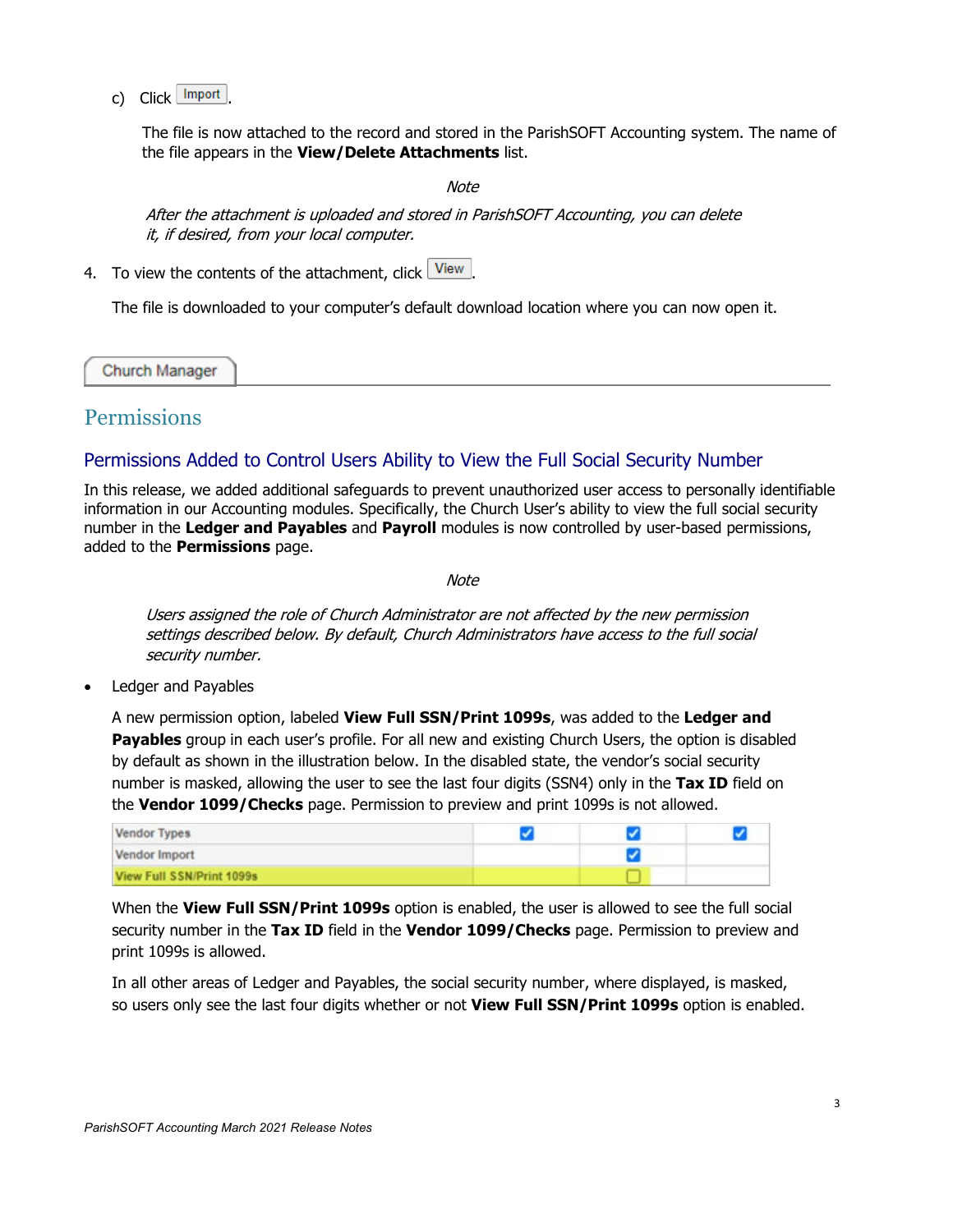**Payroll** 

A new permission option, labeled **View Full SSN,** was added to the **Payroll** group in each user's profile. For all new and existing Church Users, the option is disabled by default as shown in the illustration below. In the disabled state, the employee's social security number is masked, allowing the user to see the last four digits only in employee records and in all reports (except the W-2).

| Timecard      |  |  |
|---------------|--|--|
| View Full SSN |  |  |
| W2 Setup      |  |  |

• When the **View Full SSN** option is enabled, the user is allowed to see the full social security number in employee records.

# **Options**

### <span id="page-3-0"></span>Support Added for Configuring the Date Format for Canadian Checks

The **Enable Canadian Cheque Date** section, added to the bottom of the **Options** page, is shown below. This section provides options used to configure the date format on Canadian checks.

| <b>Enable Canadian Cheque Date</b> |                                                                                                                                                       |  |
|------------------------------------|-------------------------------------------------------------------------------------------------------------------------------------------------------|--|
| Enable Canadian Cheque Date<br>M   |                                                                                                                                                       |  |
|                                    | This will print cheque dates without slashes, in the date format you chose, with the date format listed directly under each digit of the cheque date. |  |
| Canadian Cheque Date Format:       | <b>MMDDYYYY</b><br>$\checkmark$                                                                                                                       |  |
| Print DATE label on cheque         |                                                                                                                                                       |  |
|                                    | This will print a DATE label to the left of the cheque date. Do not check this box if your cheque blanks already have a DATE label printed on them.   |  |
|                                    |                                                                                                                                                       |  |

Descriptions of the options are provided below:

- **Enable Canadian Cheque Date**: selecting this option enables you to use one of the Canadian date formats (see next item in this list) accepted by the Canadian Payments Association on checks.
- **Canadian Cheque Date Format**: after you select the **Enable Canadian Cheque Date** option (see previous item in this list), this dropdown list of date format options displayed:



From the list, select the format you want to use when printing dates on checks. When you print checks, the system will print the date in the date format you choose and show that format directly under each number in the check date.

**Print DATE label on cheque:** select the checkbox if you want to print a date label to the left of the check date. If your check blanks have a date label printed on them, leave the checkbox deselected.

When done, click  $\boxed{\underline{\text{Submit}}}$  to save your selections.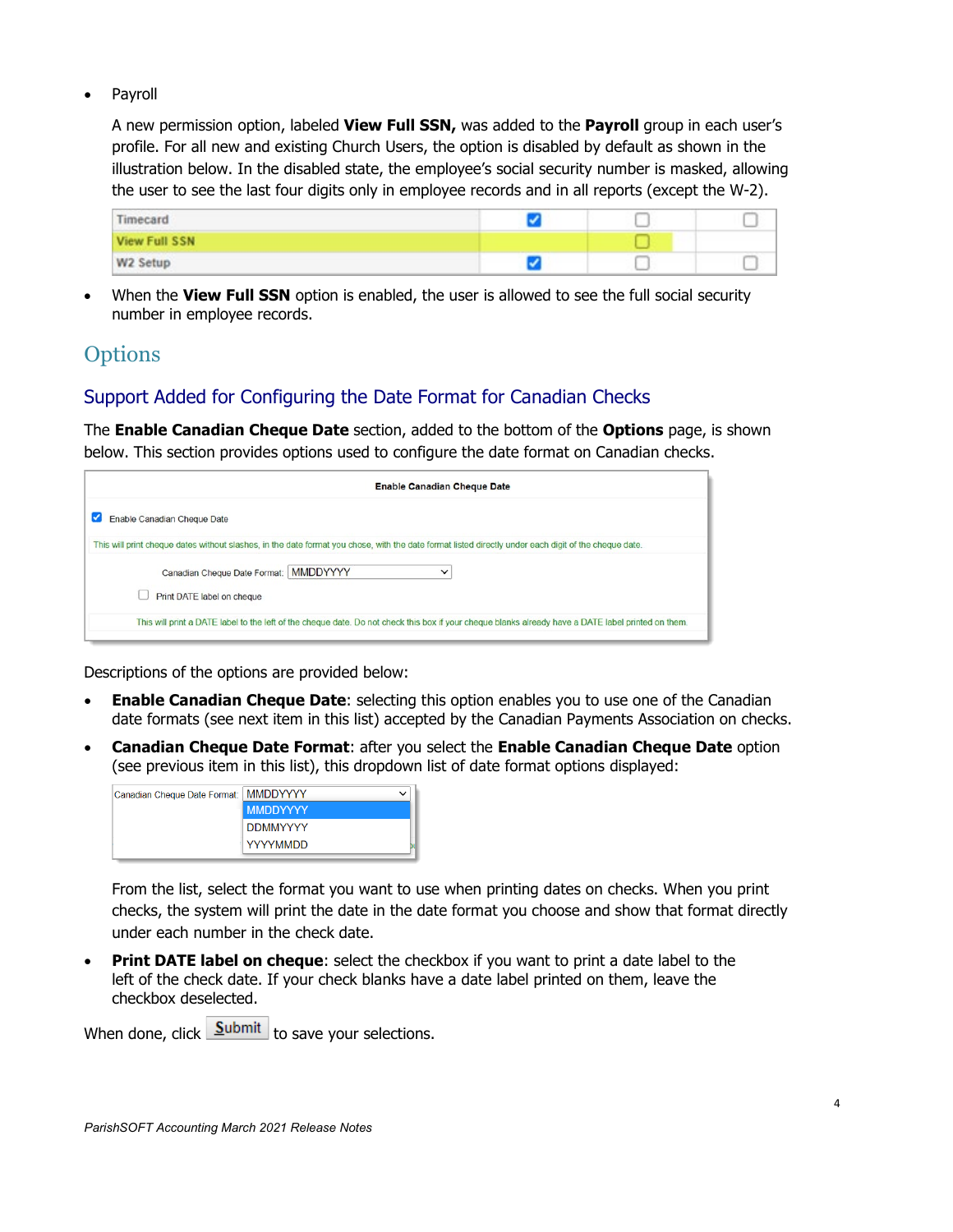### **Accounts**

#### Added the Ability to Import Attachments to Accounts

You can now upload attachments and link them to an account in your Ledger and Payables system. For details, see ["Attaching Documents to Your ParishSOFT Accounting Records.](#page-1-0)"

# Bills, Checks, Deposits, Journal Entries, and Credit Cards

#### Added the Ability to Import Attachments to Transactions

You can now upload attachments and link them to a bills, checks, deposits, journal entries, and credit card transactions in your Ledger and Payables system. For details, see ["Attaching Documents to Your](#page-1-0)  [ParishSOFT Accounting Records.](#page-1-0)"

# Vendors

#### Permissions Now Control Visibility of Full Social Security Number in Vendor Records

Church Users must now be granted specific permission to view the full social security number in vendor records.

- If granted permission, the user sees the full social security number in the **Tax ID** field in the **Vendor 1099/Checks** page. The user can also preview and print vendor 1099s.
- If the user is not granted permission, the system displays the last for digits of the social security number (SSN4) only in the **Tax ID** field in the **Vendor 1099/Checks** page. The user cannot preview or print 1099s.

For information about how and where this permission is set, see ["Permissions Added to Control Users](#page-2-0)  [Ability to View the Full Social Security Number.](#page-2-0)"

#### Added the Ability to Import Attachments to Vendor Profiles

You can now upload attachments (for example, contracts and receipts for services and materials) and link them to a vendor profile in your Ledger and Payables system. For details, see "Attaching [Documents to Your ParishSOFT Accounting Records.](#page-1-0)"

# Setup

#### Print Test Check Function Shows the Organization's Selected Canadian Date Format

If your organization enabled the **Canadian Cheque Date** option in the Church Manager module and specified a format for the check date, (for details, see "Support Added for Configuring the Date Format [for Canadian Checks"](#page-3-0)), the print test check function shows the selected Canadian check format.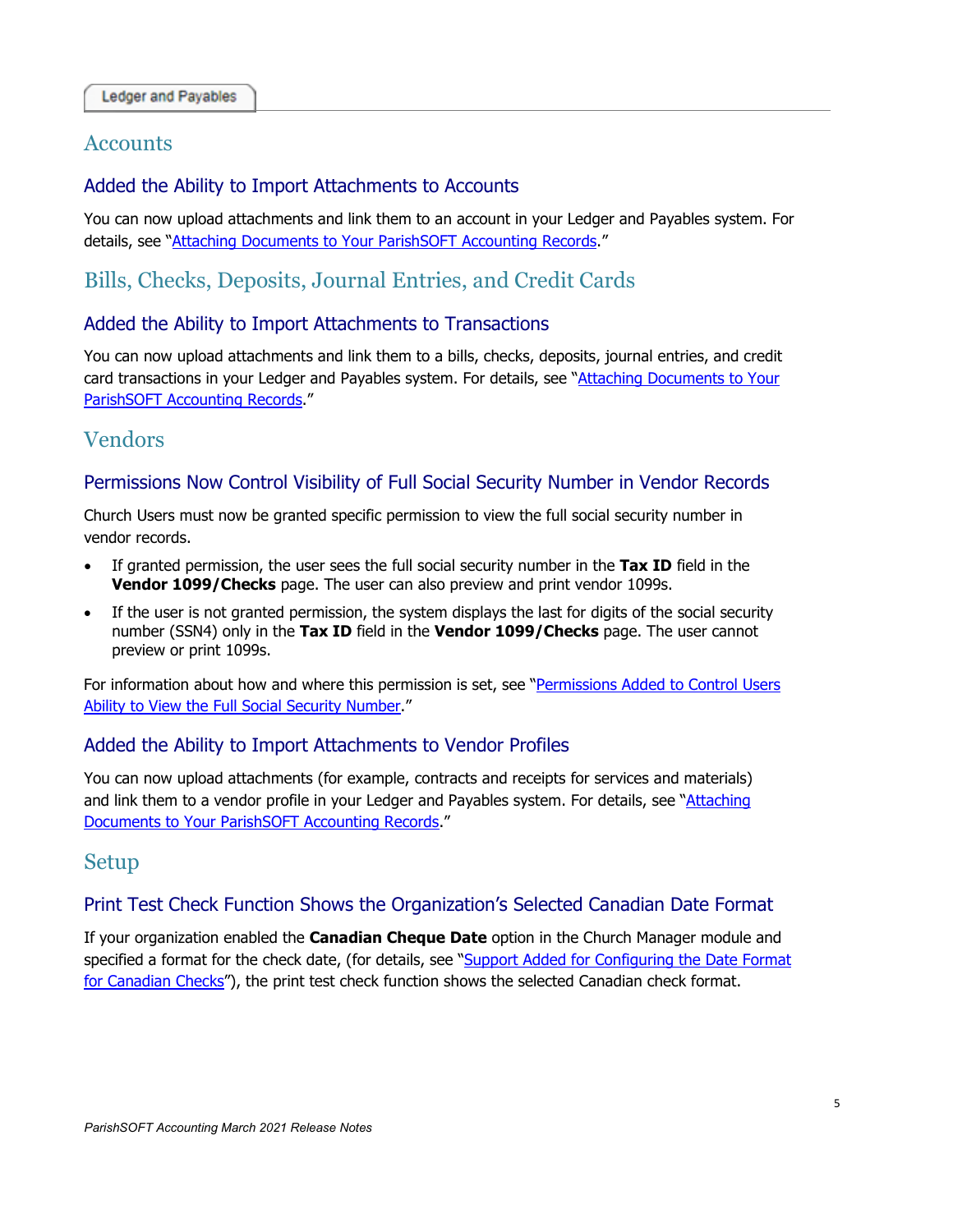#### Payroll

## Employees

#### Permissions Now Control Visibility of Full Social Security Number in Employee Records

Church Users must now be granted specific permission to view the full social security number in employee records.

- If granted permission, the user sees the full social security number in employee records. The user can also preview and print W-2s.
- If the user is not granted permission, the system displays the last for digits of the social security number (SSN4) only in employee records. The user cannot preview or print W-2s.

For information about how and where this permission is set, see "Permissions Added to Control Users [Ability to View the Full Social Security Number.](#page-2-0)"

#### Added the Ability to Import Attachments to Employee Profiles

You can now upload attachments (for example, performance appraisals and W-2 forms) and link them to an employee's profile in your Payroll system. For details, see ["Attaching Documents to Your ParishSOFT](#page-1-0)  [Accounting Records.](#page-1-0)"

#### Forms

#### IRS Form 941 Updated

Form 941, Employer's Quarterly Federal Tax Return, was updated to accommodate changes made by the IRS for 2021 first-quarter reporting of payroll tax.

**Fixed Assets** 

# Fixed Assets

#### Added the Ability to Import Attachments to Fixed Assets Records

You can now upload attachments (for example, insurance policies and an appraisals) and link them to fixed asset records in your Fixed Assets system. For details, see "Attaching [Documents to Your](#page-1-0)  [ParishSOFT Accounting Records.](#page-1-0)"

**Purchase Order** 

### Purchase Orders

#### Added the Ability to Import Attachments to Purchase Order Records

You can now upload attachments (for example, purchase approvals and requests for quotes) and link them to purchase order records in your Purchase Orders system. For details, see "Attaching Documents [to Your ParishSOFT Accounting Records.](#page-1-0)"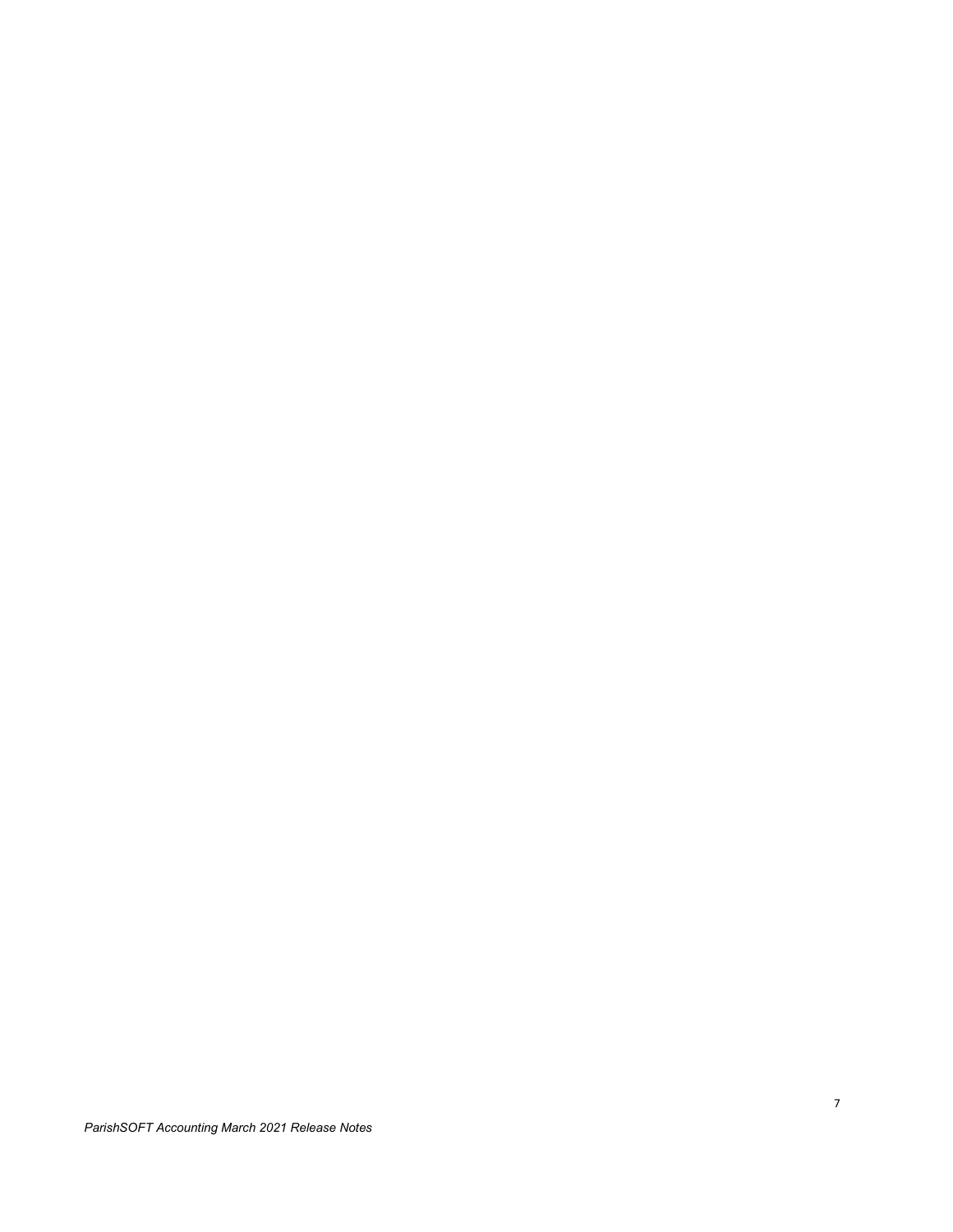# Invoices, Payments, Credits, Customers

#### Added Ability to Import Attachments to Invoice, Payment, Credit, and Customer Records

You can now upload attachments (for example, invoices and customer contracts) and link them to your invoice, payment, credit, and customer records in your Accounts Receivable system. For details, see ["Attaching Documents to Your ParishSOFT Accounting Records.](#page-1-0)"

### Reports

#### Added the Ability to Export Data from the Aging Detail By Period Report

You can now export data from the **Aging Detail By Period** report to an Excel file. After configuring the report, export the data by clicking the **Export Data** button in the lower-right corner of the report setup.

| Preview Report | View PDF | Memorize Report | Reset Criteria | Cancel | <b>Export Data</b> |
|----------------|----------|-----------------|----------------|--------|--------------------|
|                |          |                 |                |        |                    |

#### Aging Report by Customer Added

As shown below, the **Standard Reports** group now features an **Aging By Customer** report:

| <b>Standard Reports</b>                                  |  |
|----------------------------------------------------------|--|
| $\triangleright$ Transactions                            |  |
| $\triangleright$ Customers                               |  |
| Products & Services                                      |  |
| $\nabla$ Aging                                           |  |
| A/R Aging Detail By Period<br>ш<br>A/R Aging By Customer |  |
| Other                                                    |  |

This report helps you track the status of the invoices in your system by their status (not due and overdue). You can see which customers in your system have outstanding balances, how much they owe, and how many days they are past due.